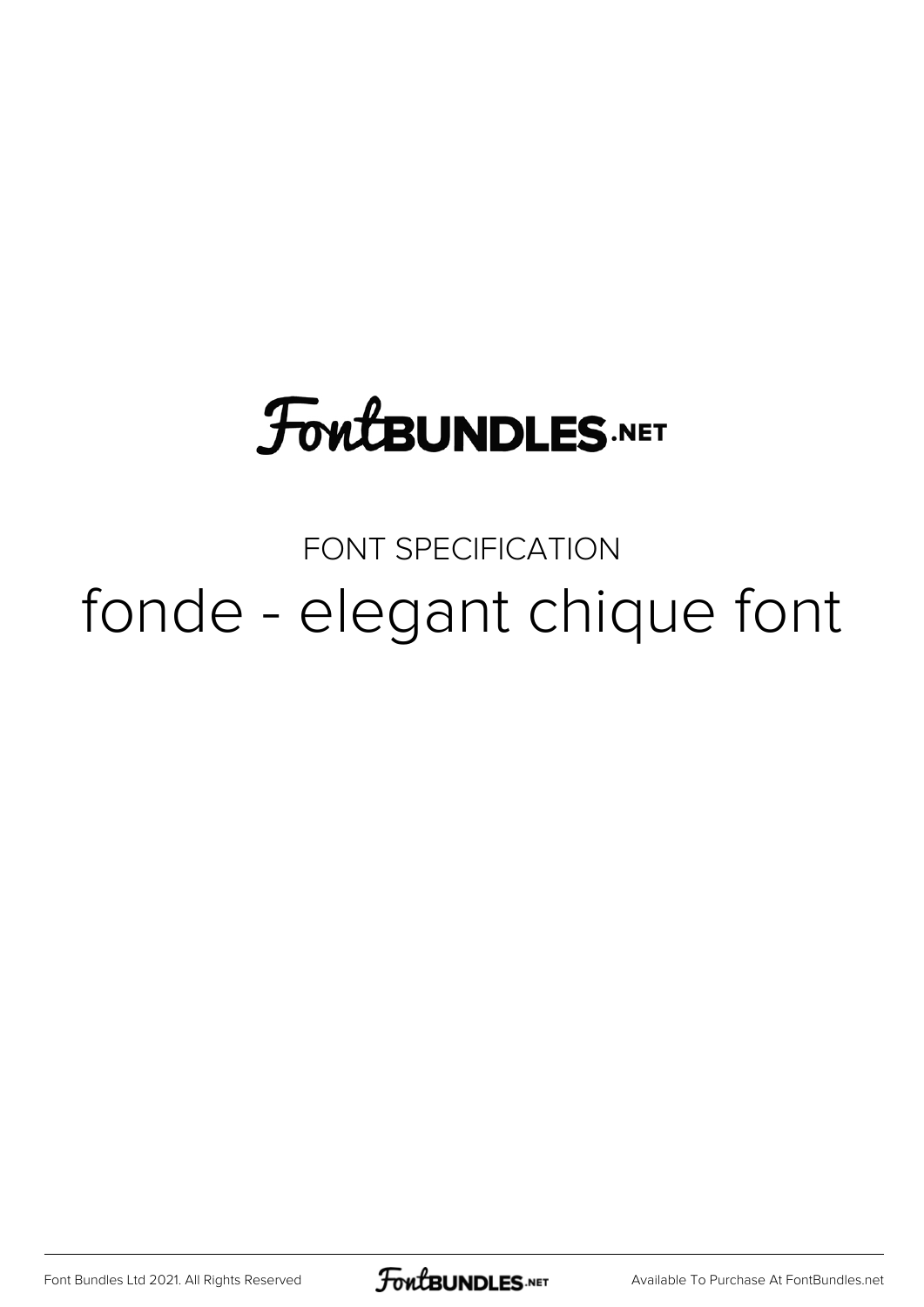#### fonde - Regular

**Uppercase Characters** 

### ABCDEFGHIKLMNOP *QRSTUVWXYZ*

Lowercase Characters

## abcdefghijklmnopgrs tuvwxyz

**Numbers** 

0123456789

**Punctuation and Symbols** 

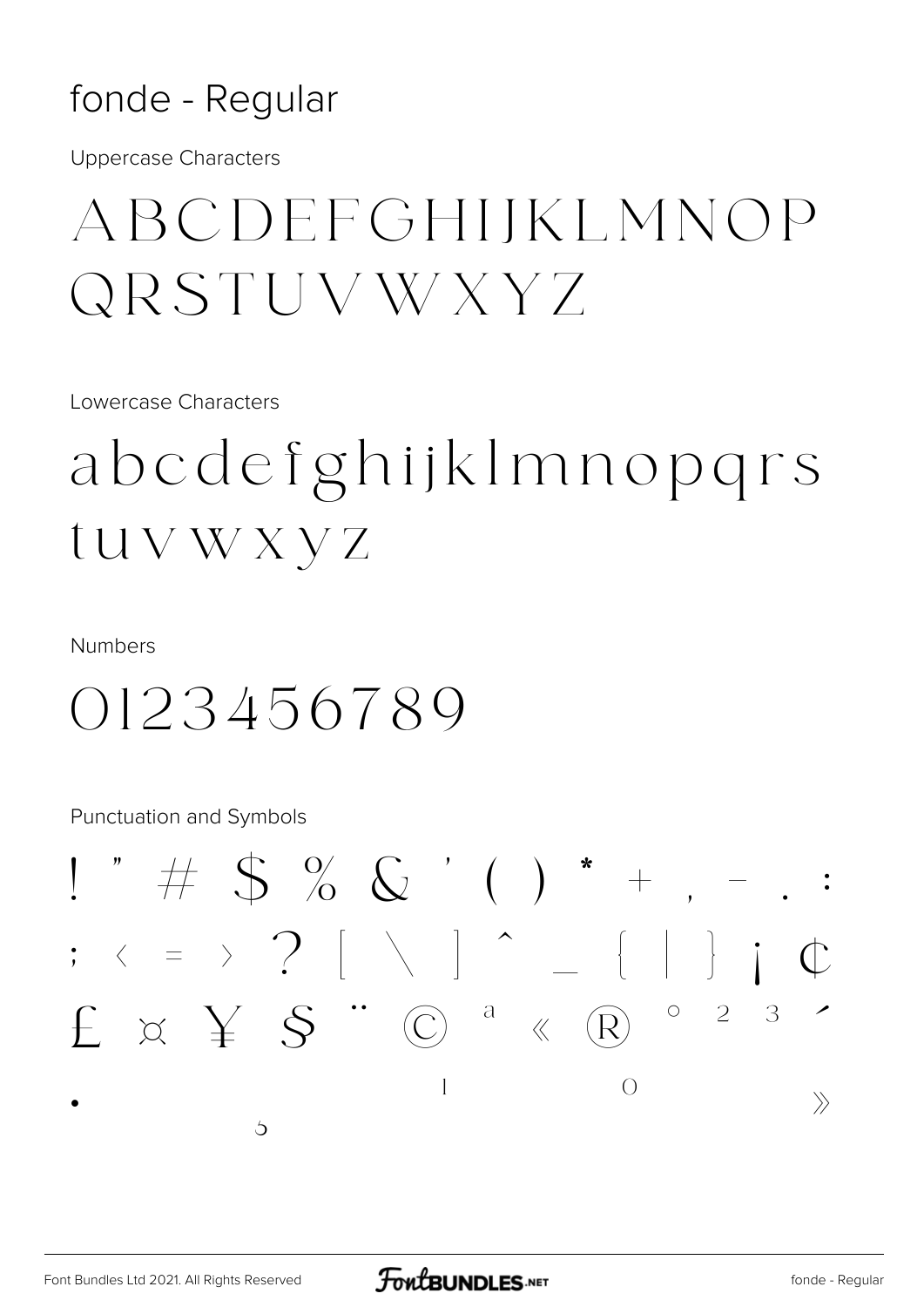